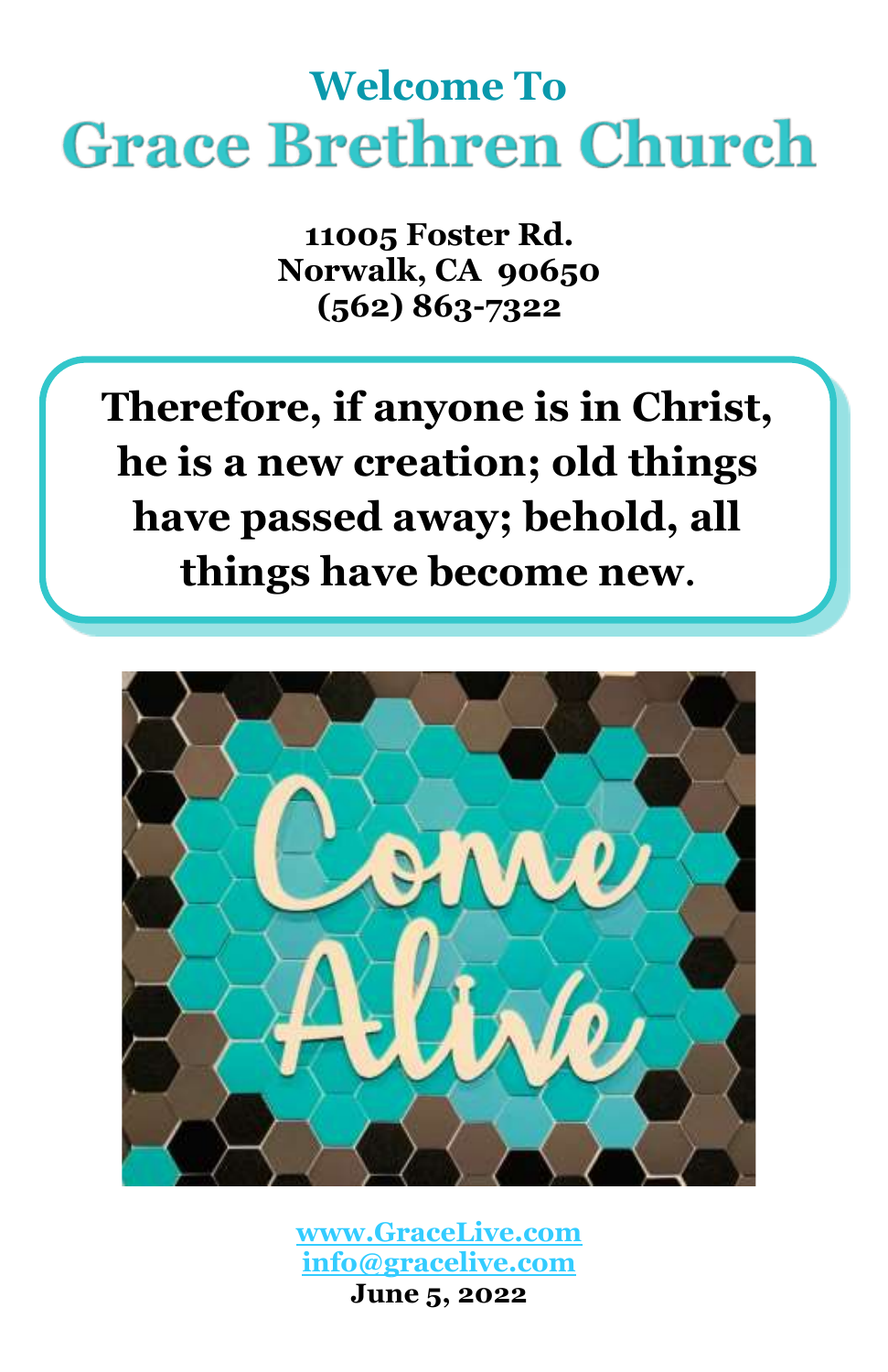## **Sundays at Grace**

I

Bible Classes: **9:00am**

Grace Gathering [Courtyard]: **9:40am**

Grace Worship Service: **10:00am**

## **Pastor Roy Halberg**

**Sermon Title:**

**"Where Was God During the Uvalde Shooting?"**

Weekly Theme Passage Psalm 10

**We welcome our guests today and if you are new to Grace** and are looking for a way to connect, text the word **"CONNECT"** to **562.444.1211** and we will text you occasional updates and happenings at GRACE. We are so glad you are here!



- 1) Go to [www.gracelive.com](https://mandrillapp.com/track/click/30119321/www.gracelive.com?p=eyJzIjoiVFlsX2d2Skp4NlhxZ2p4SURJd1BiQ3BjS2dNIiwidiI6MSwicCI6IntcInVcIjozMDExOTMyMSxcInZcIjoxLFwidXJsXCI6XCJodHRwOlxcXC9cXFwvd3d3LmdyYWNlbGl2ZS5jb21cIixcImlkXCI6XCI3ZDU3MmMyMmZkMmI0ZWJkYmQxODBiMWI4MTY1NDg0MlwiLFwidXJsX2lkc1wiOltcImUyMmY4ODVmYjE0YzEzNDBjMzk0N2UxN2E3MTRjYjZlNGI4ODE4N2VcIl19In0) and click on the YouTube link on the homepage **OR**
- 2) Go directly to YouTube.com and search for 'Grace Norwalk'

If you are having any trouble connecting, we will record the service in both audio and video and will have it posted to our website after the service is over.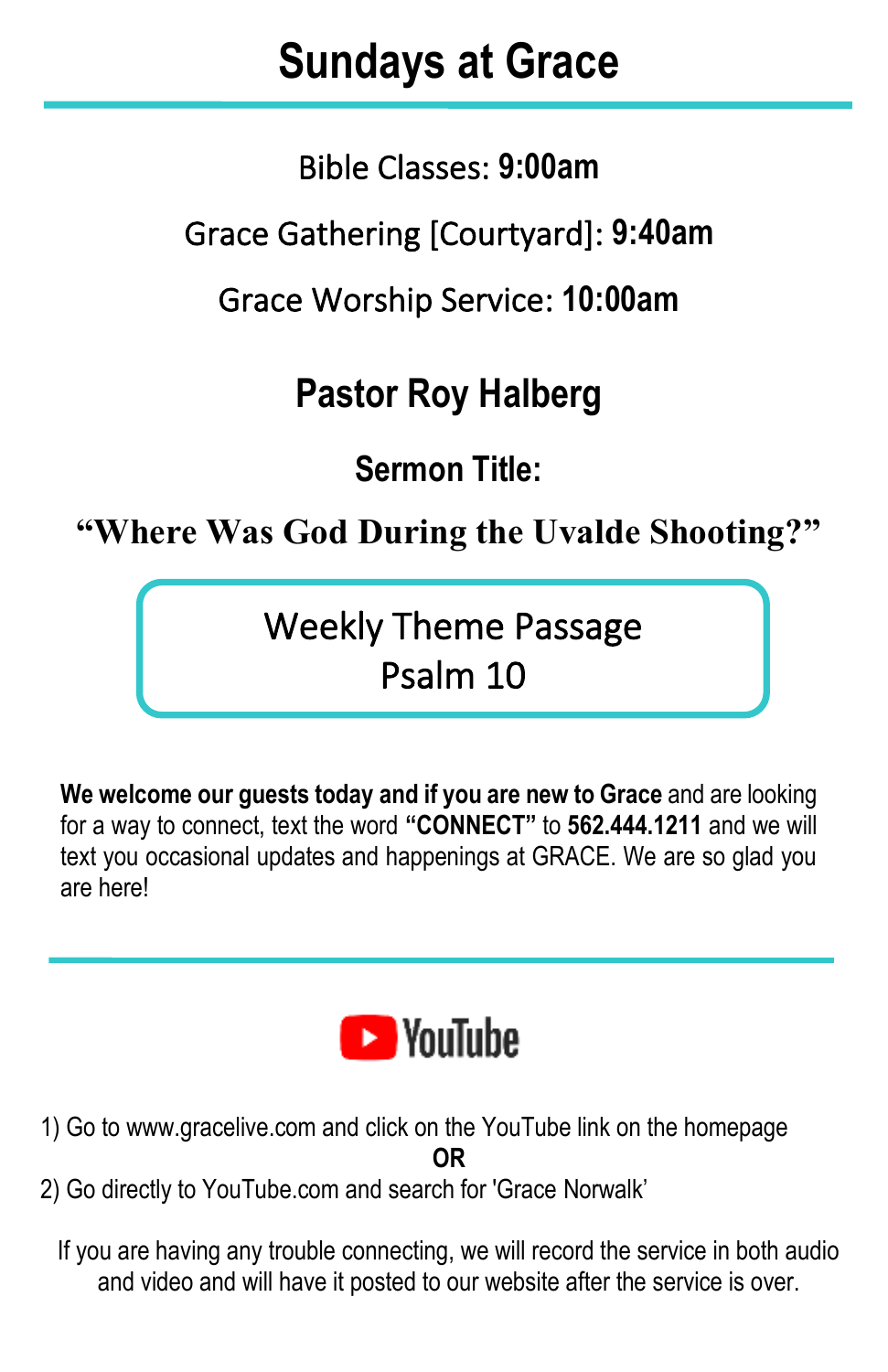

## HAPPY BIRTHDAY

| Jesse Amador             | Mon | June 6  |
|--------------------------|-----|---------|
| <b>Matthew Consuegra</b> | Thu | June 9  |
| <b>Andrew Cabrera</b>    | Sat | June 11 |

## EVENTS THIS WEEK @ GRACE

| Women of Grace-Pot lock           | Tue | June 07 | 6:00 <sub>pm</sub> |
|-----------------------------------|-----|---------|--------------------|
| Ironmen Bible Study               | Tue | June 07 | 6:30 <sub>pm</sub> |
| Gonzalez Small Group (off-Campus) | Tue | June 07 | 7:00 <sub>pm</sub> |
| English Bible Study               | Wed | June 08 | 6:30 <sub>pm</sub> |
| <b>Grace Students</b>             | Wed | June 08 | 6:30 <sub>pm</sub> |
| Spanish Bible Study               | Wed | June 08 | 6:30 <sub>pm</sub> |
| <b>Worship Practice</b>           | Thu | June 09 | 6:00 <sub>pm</sub> |

### **Summer Camp for Grace Kids & Grace Students**

**Grace Kids** are heading to **Cedarbrook Camp** in our local mountains on **July 17- 22, 2022**. Check out the bulletin board in the church lobby to find out which Grace Kids are going.

**Grace Students** are heading to **Momentum Youth Conference** in Indiana on **July 18-24, 2022**. Check out the bulletin board in the church lobby to find out which Grace Students are going.

Thank you to those who have helped contribute to their camp fund already. If you would like to still contribute, please see the bulletin board in the lobby for amount of funds these students still need to raise. You can mark your offering envelope as "\$\$ for Grace Kids Camp" OR "\$\$ for Grace Students Youth Conference" if you would like to help them with the cost to go.

#### **Serving the Momentum Travel Team**

Looking for a way to serve others? We are looking for a few people to help provide a lunch or a dinner for the 15 Momentum Travel Team students that will be on our campus this June. Stop by the Connect Center in the church lobby to see the available dates & sign up for a meal.

Tim Lansing, Urban Center LA Director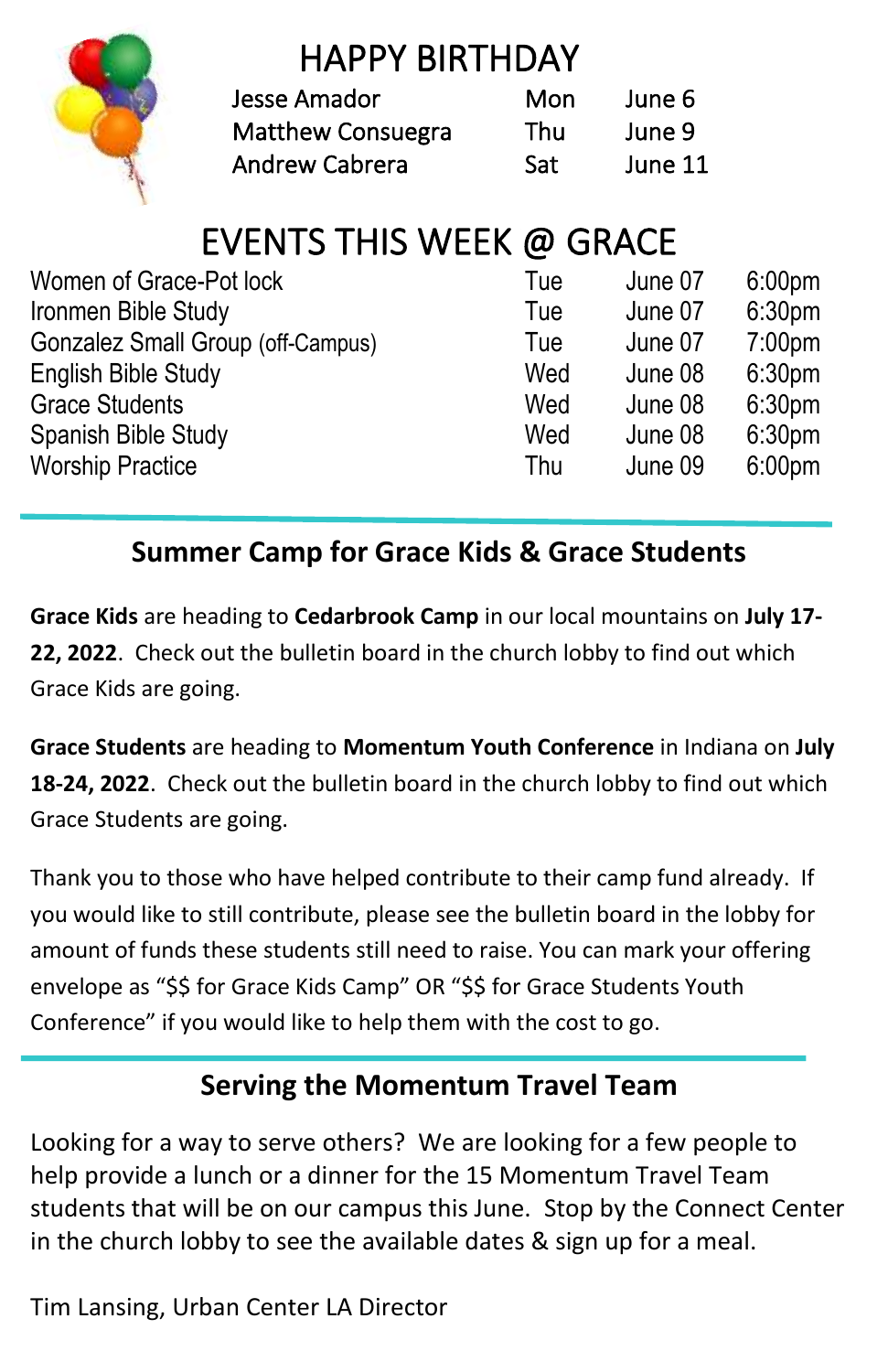

#### **Missionary: Patty Morris**

Patty will be in the States June 25 - Sept 9 for U.S. Ministries. Upon her return to France in the Fall, she will participate in the Church Equipping Network retreat in Izmir, Turkey (was delayed because of Covid) and then have the opportunity at her own expense to join those in the network who want to visit the 7 churches in Revelation led by Jason Borges. Afterwards, Patty will focus on selling her apartment, disposing of her household goods, keeping and shipping a minimum of stuff, and also spend special time with French friends. She doesn't know her exact retirement date since all that will take time, but hopes it will be before the end of the year. Once she makes the definitive move back to the States, she'll finish off her U.S. ministry visits that she's not able to do this time around.

#### **Patty's prayer requests:**

**1.**That I can remain focused and set priorities

**2.** For preparation and planning for U.S. ministries June 25- Sept.9.

**3.** For a teacher for the ladies Bible study next year and leadership of the East Lyon house group after my departure.

**4.** For FangFang. It looks as if she could go back to Taiwan in May for at least six months (to stay?)

**5.** For the past three weeks I've been seeing a physiotherapist for massages and treatment for osteoarthritis in my neck.

**6.** One last request, but not the least…. pray that I can find a good home for Cookie my 12-year-old cat.

| <b>Attendance Last Week:</b> | <b>In-Person Service: 70</b> | <b>Online Viewed: 24</b> |
|------------------------------|------------------------------|--------------------------|
|------------------------------|------------------------------|--------------------------|